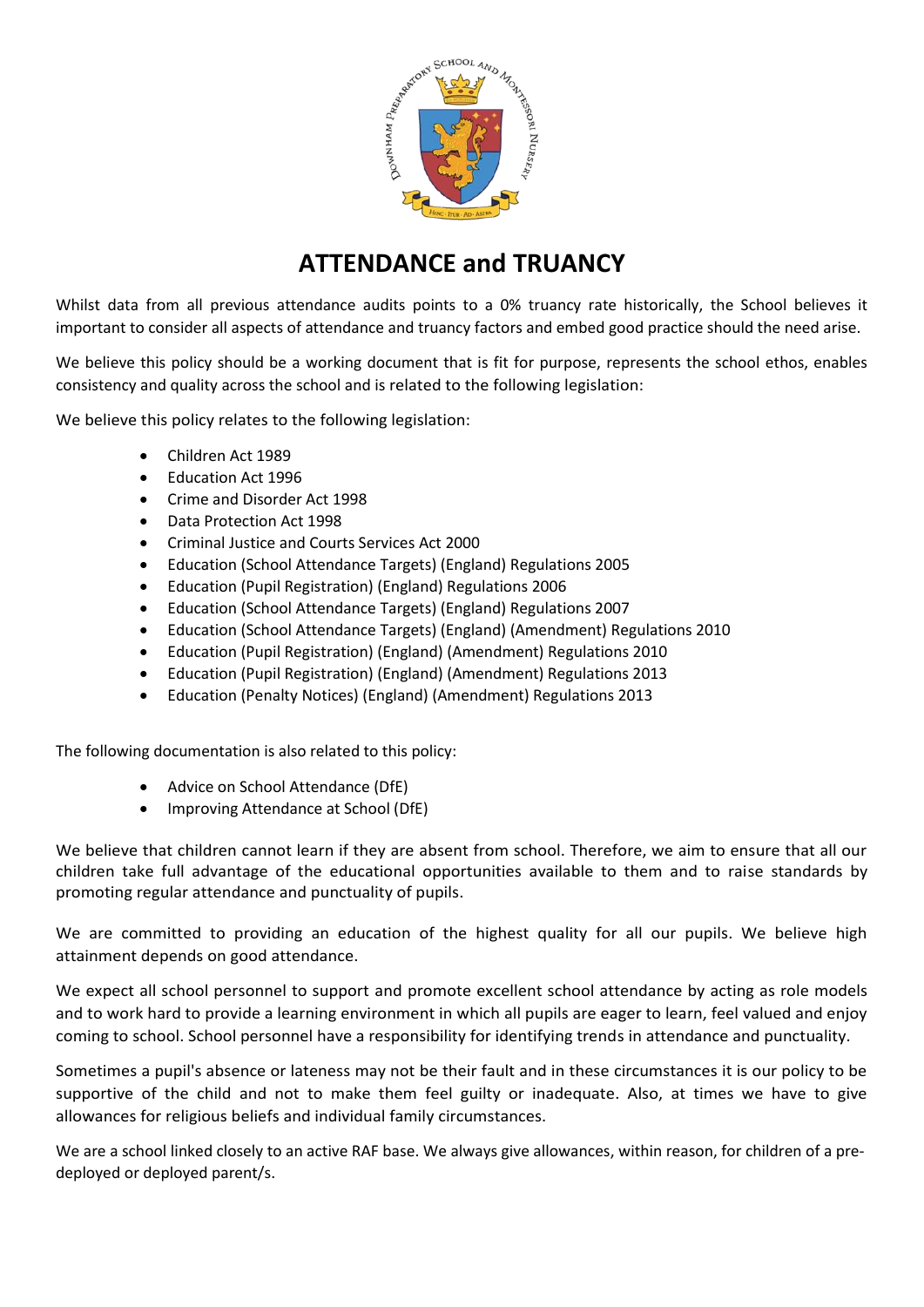We believe it is essential to regularly remind parents of the importance of good attendance and its links to pupil attainment. The Education Act 1996 clearly states that the prime responsibility of parents/carers is to ensure that their children attend school regularly.

We believe truancy is a matter that we treat very seriously, as we feel pupils are not only losing valuable learning time but they are putting themselves at serious risk, as the school and their parents are not aware of their whereabouts.

Parents have a duty to ensure their children are well-behaved and attend school regularly, as 'good behaviour and attendance are essential to children's educational prospects'. A Behaviour Policy is in place where parents and pupils sign on admission to the school.

We believe it is essential to have a strong working relationship with the Education Welfare Service, which provides support for pupils and their families in order to promote good pupil attendance and to reduce truancy.

We are aware that leave of absence can only be granted to a pupil only in exceptional circumstances and in authorising a holiday in term time we will take into account the child's attendance record, the child's age, the reason for the trip, the time in the academic year and the employment difficulties that parents face by taking holidays in school holiday time.

We will exercise a consistent approach and ensure equity for all pupils.

We will achieve this by having in place a home-school agreement that all parents have signed up to and by improving pupil attendance and truancy.

We acknowledge and support Article 12 of the United Nations Convention on the Rights of the Child that children should be encouraged to form and to express their views.

We, as a school community, have a commitment to promote equality. Therefore, an equality impact assessment has been undertaken and we believe this policy is in line with the Equality Act 2010.

We believe it is essential that this policy clearly identifies and outlines the roles and responsibilities of all those involved in the procedures and arrangements that is connected with this policy.

# **AIMS AND OBJECTIVES**

- To create a culture in which good attendance is accepted as the norm.
- To demonstrate that good attendance and punctuality is valued by the school.
- To maintain and develop effective communication regarding attendance between home and school.
- To have in place procedures to prevent truancy.
- To work with other schools to share good practice in order to improve this policy
- To reward pupils by awarding them a certificate at the end of the year for 100% attendance

## **RESPONSIBILITY FOR THE POLICY AND PROCEDURE**

## **ROLE OF THE PRINCIPAL**

The Principal will:

- delegate powers and responsibilities to the Heads of KS1 and 2 to ensure all school personnel are aware of and comply with this policy;
- promote the importance of attendance and punctuality with all stakeholders;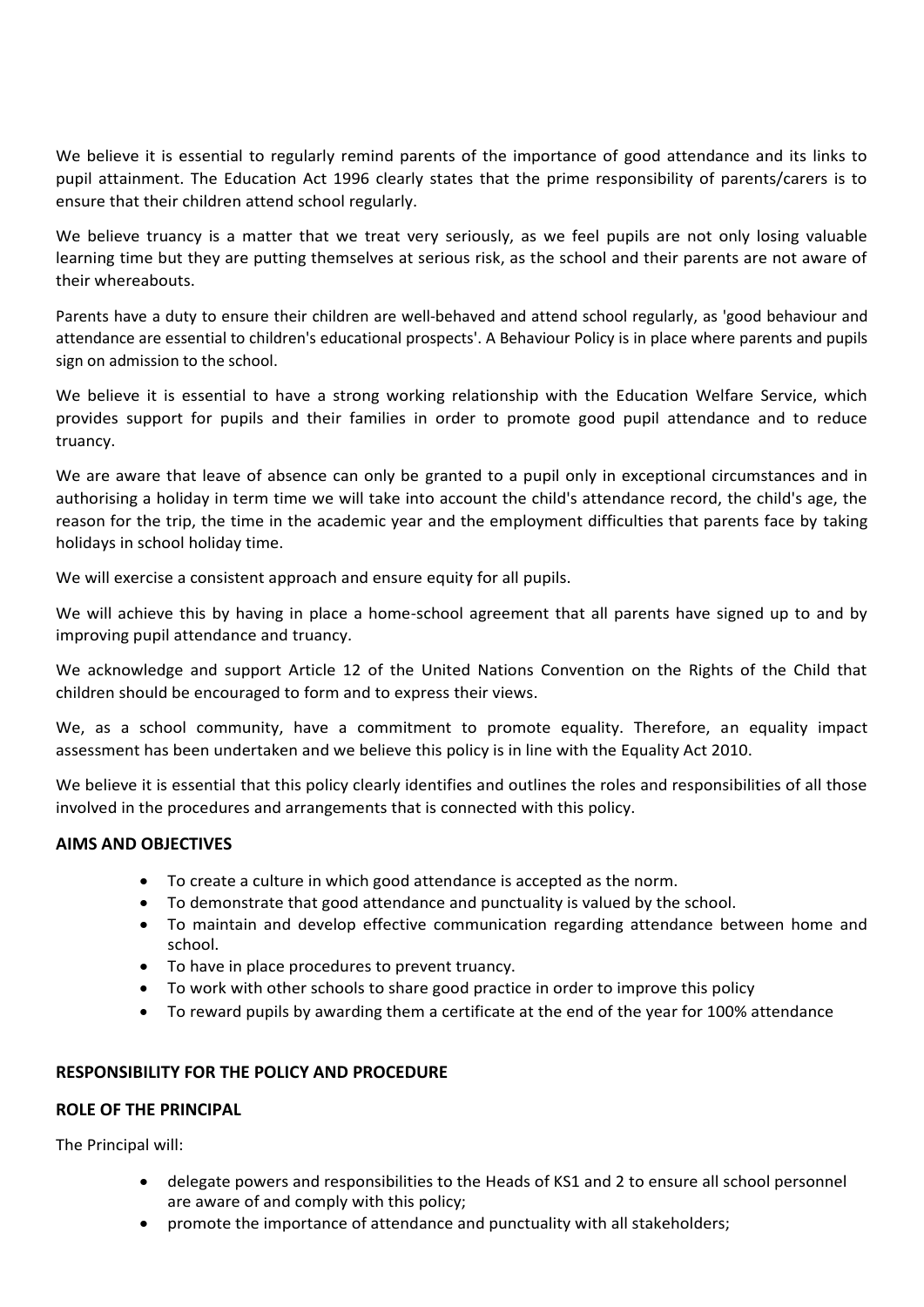- ensure compliance with all statutory pupil registration regulations;
- ensure that the School Secretaries identify and follow up all absence and lateness;
- ensure that the attendance policy is carried out;
- ensure that discretionary powers are used to authorise absence in extenuating circumstances for up to 10 days in an academic year between September and July which may include term time holidays;
- ensure that absence is not authorised if it is to the detriment of a child's education;
- responsibility for ensuring that the school complies with all equalities legislation;
- responsibility for ensuring funding is in place to support this policy;
- responsibility for ensuring this policy and all policies are maintained and updated regularly;
- responsibility for ensuring all policies are made available to parents;
- make effective use of relevant research and information to improve this policy;
- Responsibility for the effective implementation, monitoring and evaluation of this policy.
- work with the SMT to develop this policy;
- ensure all school personnel, pupils and parents are aware of and comply with this policy;
- create a culture which encourages attendance;
- address all school based causes of poor attendance such as bullying, racism etc.;
- undertake the daily monitoring of school attendance
- ensure registration is taken at the start of the morning session and at the beginning of the afternoon session;
- ensure school personnel are fully trained in the registration process and with the appropriate categorisation of absence;
- ensure pupils are aware that registration is a significant part of the school day;
- monitor attendance according to gender, age, ethnicity, first language, eligibility for Free School Meals, special educational needs and persistent absentees;
- monitor trends by using data effectively to help strategic planning;
- ensure early intervention in order to prevent absenteeism or truancy and to put in to affect a range of procedures to deal with this problem;
- annually send to parents a detailed attendance report on their child;
- Target intervention and support to those children that have been highlighted as poor attenders; intervention meetings.
- agenda attendance and truancy at periodic meetings with school personnel;
- have in place a system for parents to report a child's absence by telephone;
- question any parental explanation for pupil absence if there is doubt as to the validity of the explanation;
- expect an explanation for every absence and if one is not forthcoming then the absence will be categorised as unauthorised;
- report to the SMT every term attendance figures and progress to achieving set targets;
- remind parents of their commitment to this policy;
- meet with parents if they have applied for a holiday during school time;
- ensure school personnel are aware that unauthorised absence is absence without approval and includes all unexplained absences;
- when considering an application for term time holiday request will consider the:
	- o *time of year of the proposed trip*
	- o *length and purpose of the holiday*
	- o *impact on continuity of learning*
	- o *circumstances of the family (pre-deployed or deployed parents)*
	- o *overall attendance of the child*
	- o *restrictions on holiday time due to the nature of the parents' employment*
- apply a consistent approach across the school and ensure equality for all pupils;
- promote the importance of attendance during collective worship;
- publicise good attendance during assemblies, newsletters.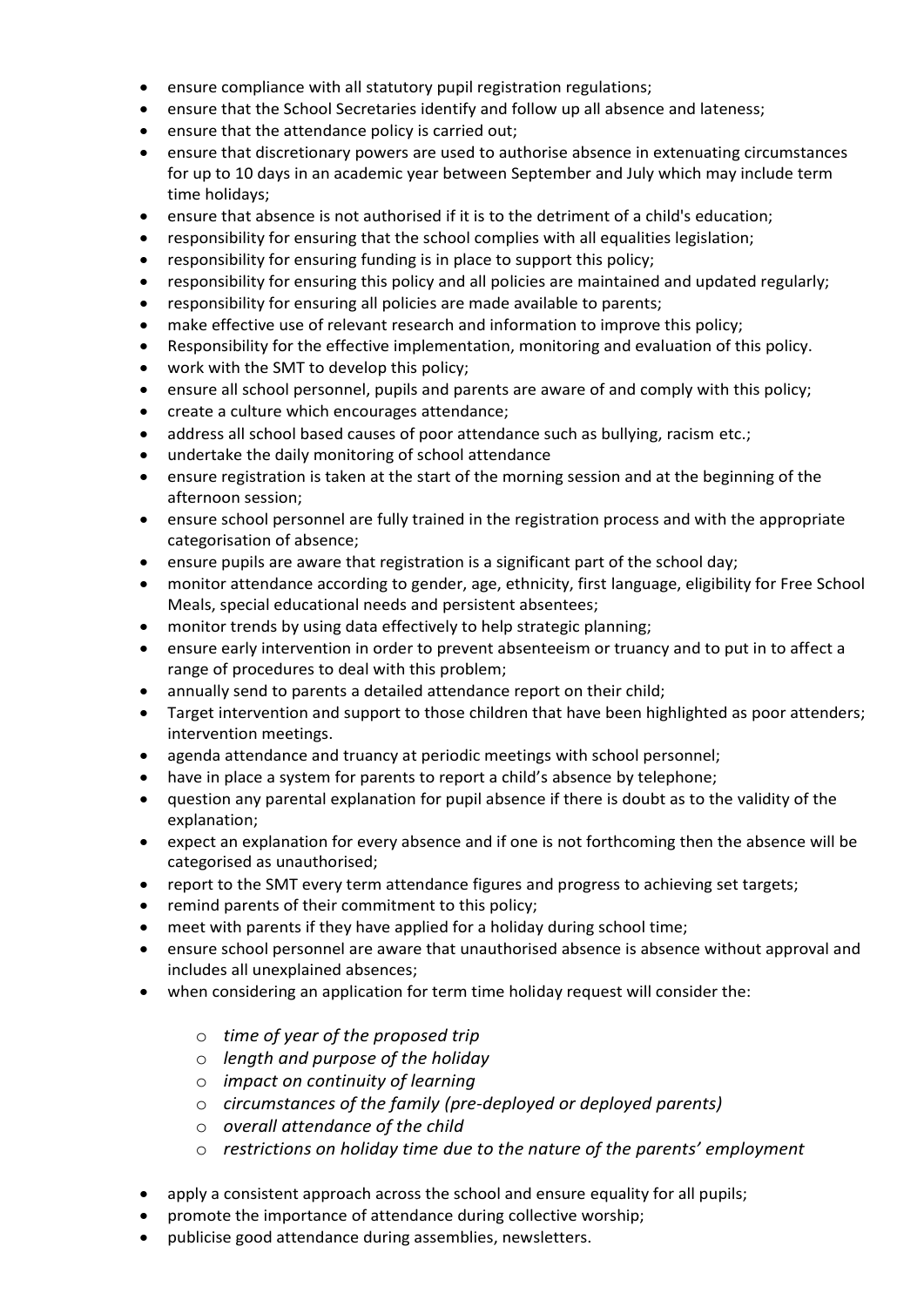- award good attendance certificates to pupils when they have achieved 100% attendance;
- organise home tuition with the local support services for pupils with long term illness provided they are well enough to undertake the work;
- adopt procedures for reintegrating long-term absentees;
- organise training for school personnel on the use and understanding of attendance codes and authorised and unauthorised attendance;
- improve teaching in order to improve pupil engagement;
- work closely with the School Secretaries;
- strengthen links with external agencies who engage with and support families;
- provide leadership and vision in respect of equality;
- provide guidance, support and training to all staff especially on bullying and the needs of vulnerable groups;
- monitor the effectiveness of this policy by:
	- o *monitoring trends and patterns as highlighted in attendance data*
	- o *achieving results above the national average*
	- o *looking at results from parent, pupil and school personnel questionnaires*

## **ROLE OF THE OFFICE ADMINISTRATORS**

The Office Administrators are responsible for:

- implementing the policy with the Principal;
- contacting parents if they have not reported their child's absence.
- sending a letter or email if no contact is made;
- continuing to contact the parents throughout the day until contact is made;
- contacting the key worker if a child is on the child protection register and no reason has been given for the child's absence;
- monitoring individual and class attendance on a daily basis;
- keeping the Principal informed of attendance figures and trends;
- contacting parents regarding concerns about their child's attendance;
- organising meetings between the Principal and parents to discuss their child's poor attendance;
- Organising meetings between the Principal and parents to discuss their application for a term time holiday.
- compiling attendance data reports for the Principal.
- Ensuring registers are distributed to the teaching staff and are kept up to date.

## **ROLE OF SCHOOL PERSONNEL**

School personnel will:

- comply with and implement this policy;
- be aware of all other linked policies;
- set an example of punctuality and good attendance;
- ensure registration is taken at the start of the morning session and at the beginning of the afternoon session;
- ensure pupils are aware that registration is a significant part of the school day;
- ensure registers are up to date;
- be responsible for identifying trends in attendance and punctuality by monitoring class and individual attendance patterns;
- inform the school office of any concerns about attendance or suspected truancy;
- emphasise the importance of punctuality and good attendance with pupils and parents;
- Discuss individual pupil attendance at parent-teacher consultations.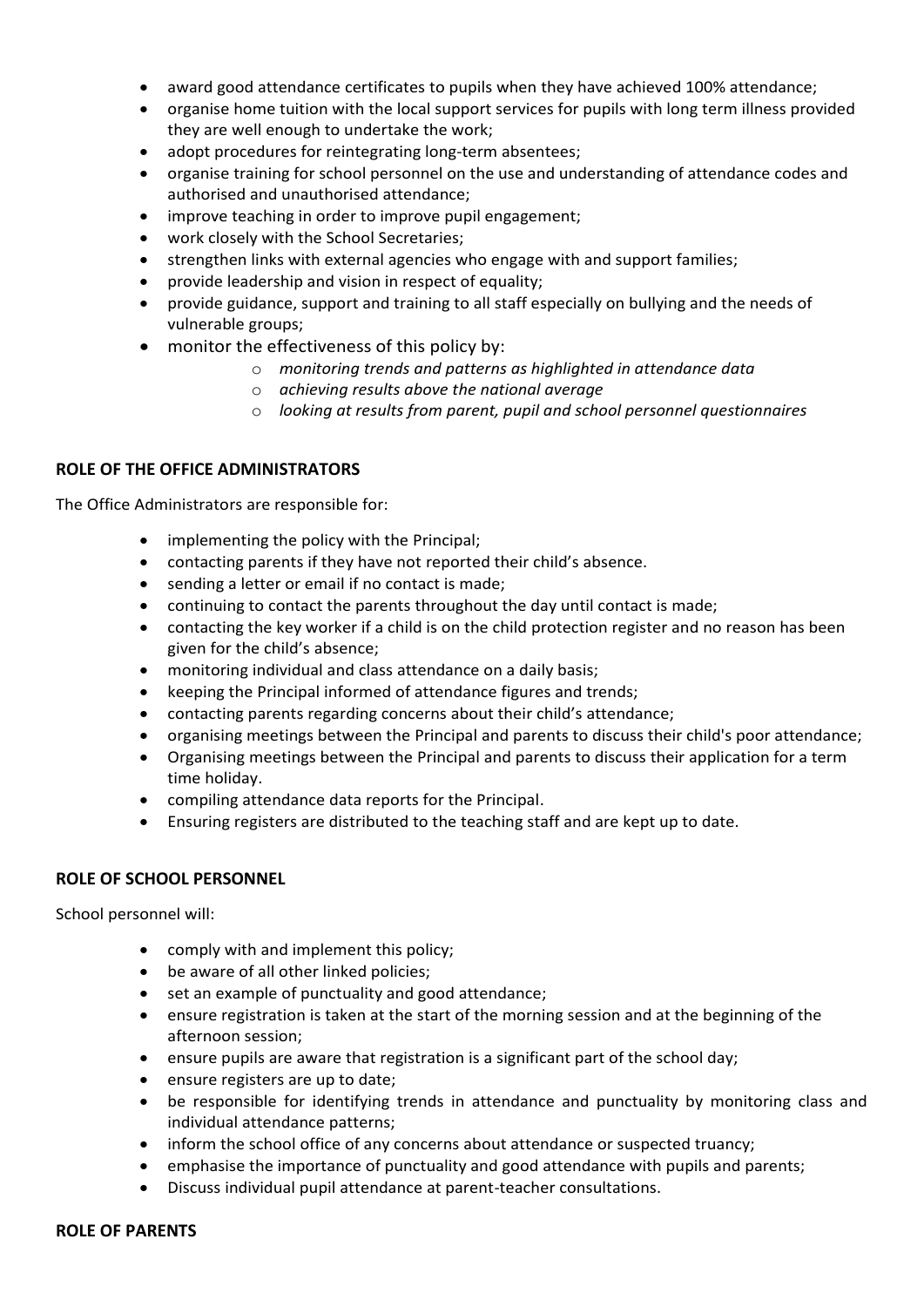## Parents/carers will:

- comply with this policy;
- work as partners with the school in the education of their children;
- ensure their children of compulsory school age receives suitable full-time education;
- ensure their children are punctual and know the importance of good attendance;
- inform the school on the first day of absence;
- inform the school of any changes to their contact details;
- collect their children on time
- take part in periodic surveys conducted by the school;
- avoid taking family holidays in term time;
- be aware that the Principal, when considering an application for a term time holiday request, will consider the:
	- o *time of year of the proposed trip*
	- o *length and purpose of the holiday*
	- o *impact on continuity of learning*
	- o *circumstances of the family e.g. deployed or pre-deployed*
	- o *overall attendance of the child*
	- o *Restrictions on taking holidays when school is closed due to the nature of the parents' employment.*
- be aware that where parents fail to seek permission for time off then the absence will be treated as unauthorised;
- be aware that it is not advisable to apply for a term time holiday during the following times of the year:
	- o *the first six weeks of any academic year*
	- o *during assessments week*
- be encouraged to take an active interest in their child's work and to take an active role in the life of the school by attending:
	- o *parents and open evenings*
	- o *parent-teacher consultations*
	- o *class assemblies*
	- o *school shows*
	- o *fundraising and social events*
- encourage effort and achievement;
- encourage completion of homework and return it to school;
- provide the right conditions for homework to take place;
- expect their child to hand in homework on time;
- join the school in celebrating success of their child's learning;
- Supporting the school Code of Conduct and guidance necessary to ensure smooth running of the school.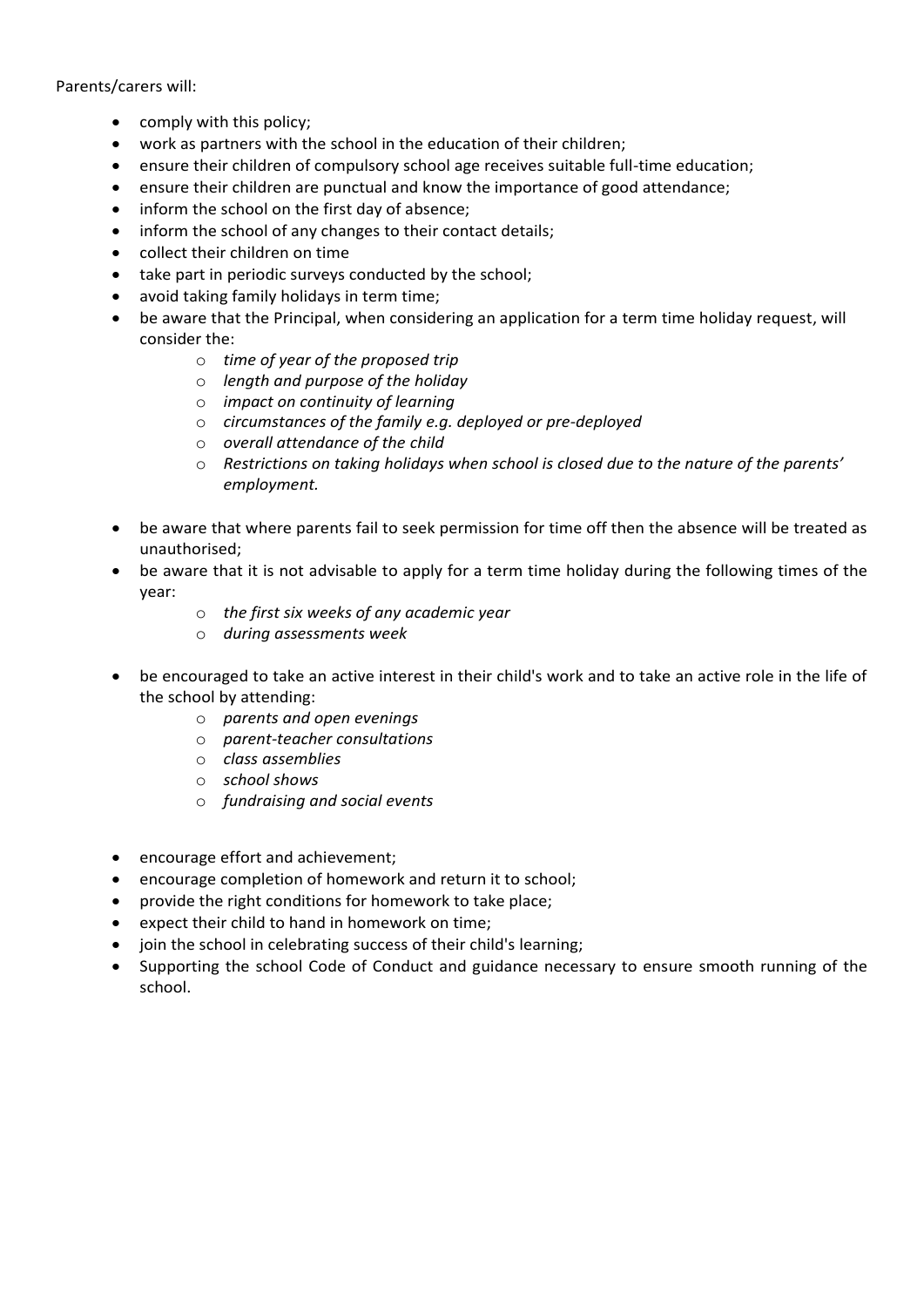# **ROLE OF THE LOCAL AUTHORITY**

The Local Authority may prosecute a parent for not ensuring their child attends school regularly or may issue or apply for:

- Penalty Notice
- **•** Education Supervision Order
- Parenting Order
- **•** School Attendance Order

# **ROLE OF PUPILS**

Pupils are responsible for:

- being aware of the school attendance and truancy policy;
- arriving at school on time
- knowing the value of good attendance;
- knowing the seriousness of truancy, attending classes during the school day and not playing truant;
- accepting sanctions if they are caught playing truant;
- returning to school after a period of illness;
- support the school Code of Conduct and guidance necessary to ensure the smooth running of the school;
- liaise with the school council;
- Take part in questionnaires and surveys.

# **DEALING WITH TRENDS IN ATTENDANCE**

When there is a pattern of poor attendance then the following procedure will take place:

- Parents are invited to attend an informal meeting with the Principal to explain their child's repeated absence.
- Support will be given if there are underlying reasons for the absence.
- If not, then the situation will be monitored for improvement.

# **DEALING WITH LATENESS**

The office staff monitors lateness and inform:

- the Principal of patterns of lateness;
- parents of the school's concerns and arrange a meeting so that the problem can be addressed

# **DEALING WITH TRUANCY**

If a pupil is thought to be playing truant then the school will immediately inform:

- the police
- the parent/carer;

All truants will receive:

- sanctions:
- support;
- a programme of monitoring and support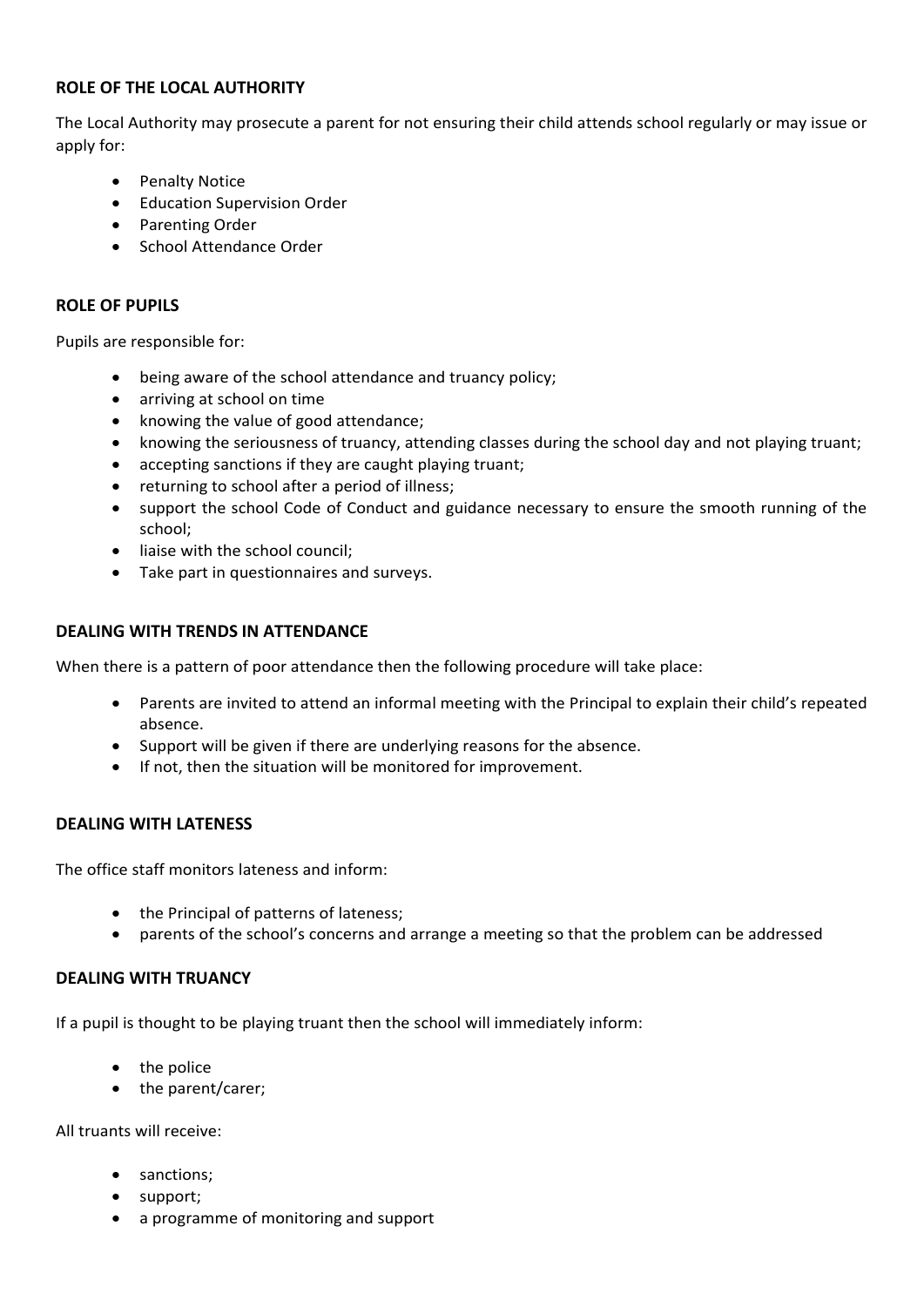The Police must be informed immediately if a pupil leaves school without prior permission.

# **ABSENCE**

**Holidays during term time** – parents are encouraged to take a family holiday not in term time. Leave of absence only allowed in exceptional circumstances. Parents are asked to complete a holiday form requesting permission to take their child on holiday. We ask them to give reasons why they are unable to take a holiday out of term time.

**Religious Observance** – a maximum of three days absence is allowed for religious observance.

**Medical, Dental or Hospital Appointments** – we encourage these appointments to take place out of school time in order not to disrupt the child's education.

# **RAISING AWARENESS OF THIS POLICY**

We will raise awareness of this policy via:

- the School Prospectus
- the school website
- the Staff Handbook
- meetings with parents such as introductory, transition, parent-teacher consultations and periodic curriculum workshops
- school events
- meetings with school personnel
- communications with home such as weekly newsletters and of end of half term newsletters
- reports such annual report to parents
- information displays in the main school entrance

## **TRAINING FOR SCHOOL PERSONNEL**

All school personnel:

- have equal chances of training, career development and promotion
- receive periodic training so that they are kept up to date with new information
- receive equal opportunities training on induction in order to improve their understanding of the Equality Act 2010 and its implications
- receive training on this policy on induction which specifically covers:
	- o *the importance of good attendance and punctuality*
	- o *all aspects of this policy*
	- o *the use and understanding of attendance codes*
	- o *authorised and unauthorised attendance*
	- o *looking at trends and patterns*
	- o *bullying*
	- o *the needs of vulnerable groups*

## **EQUALITY IMPACT ASSESSMENT**

Under the Equality Act 2010 we have a duty not to discriminate against people on the basis of their age, disability, gender, gender identity, pregnancy or maternity, race, religion or belief and sexual orientation.

This policy has been equality impact assessed and we believe that it is in line with the Equality Act 2010 as it is fair, it does not prioritise or disadvantage any pupil and it helps to promote equality at this school.

# **MONITORING THE IMPLEMENTATION AND EFFECTIVENESS OF THIS POLICY**